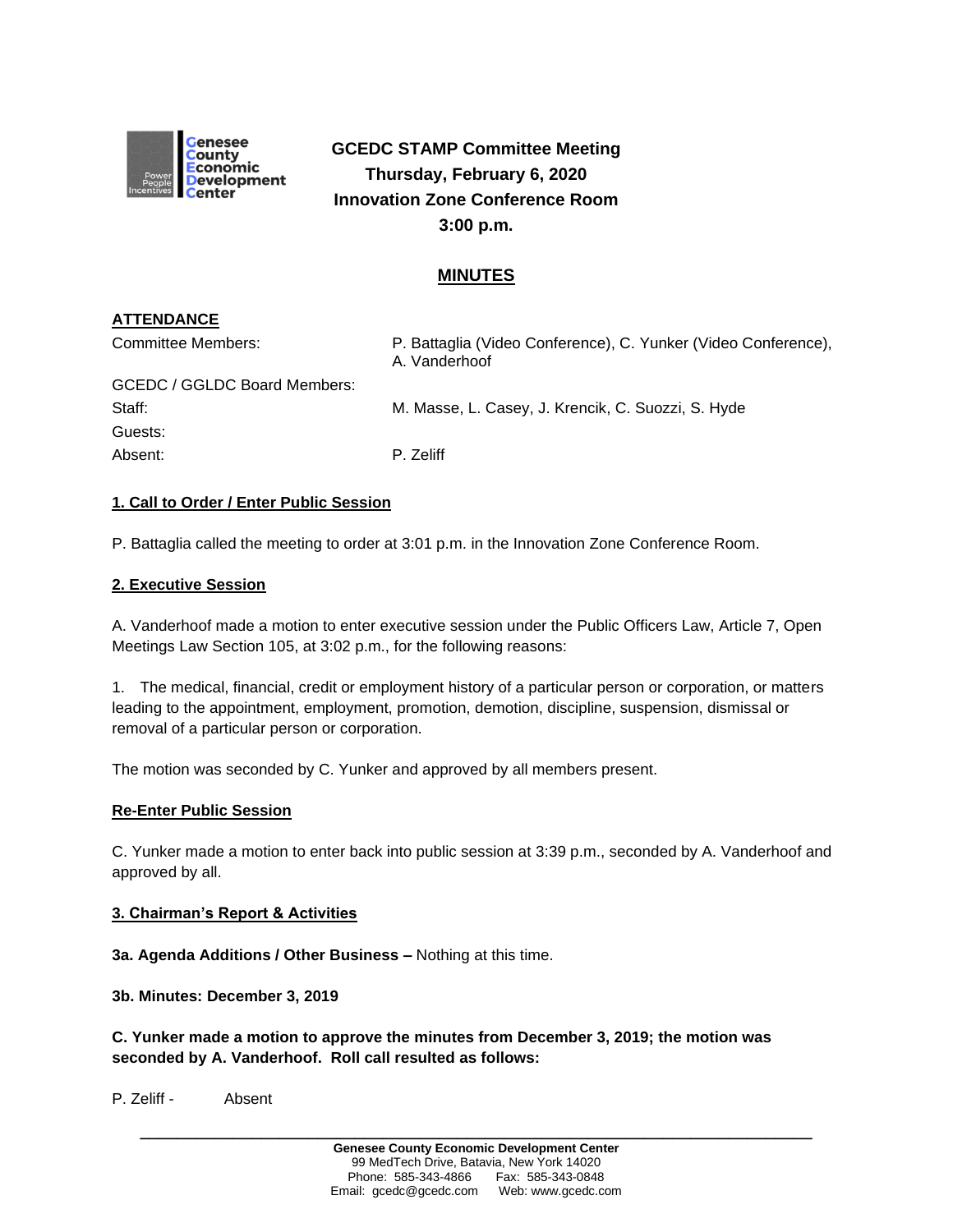P. Battaglia - Yes (Video Conference) C. Yunker - Yes (Video Conference) A. Vanderhoof- Yes

### **The item was approved as presented.**

### **4. Discussions / Official Recommendations to the Board:**

**4a. \$33M STAMP Grant Draw Review YTD** – M. Masse reviewed with the Committee the status of the ESD \$33M grant. GURF #21 was submitted to ESD. Authorization was received from ESD to release those funds. Additionally, the close-out documents needed from LeChase in order to satisfy requirements for GURF #20 were successfully submitted to ESD. Payment was then remitted to LeChase Construction.

**4b**. **\$8 M STAMP Grant Draw Review YTD** – M. Masse reviewed with the Committee the status of the ESD \$8M grant. GURF #1 & #2 have been successfully submitted, reviewed and approved by ESD. There has been about \$1.5M drawn down against the \$8M grant to date.

**4c. Construction Update** – M. Masse provided the following updates:

- The contract with LeChase has been closed out for Phase I Water.
- Final payments / checks to Morsch Pipeline, Inc. for Phase II were signed today.
- We will be going out to bid for the Pembroke line in the next couple of weeks.

**4d. USFWS ROW Update –** M. Masse provided the following updates:

- USFWS issued their compatibility report stating that our project will not hurt or hinder the Refuge's mission in any way.
- We have gone out to public notice, a 30-day period where two public meetings, one in Alabama and one in Shelby, are required.
- Once this process is completed, staff is hopeful to secure the permit for the Right of Way.

**4e. Barn Lease Agreement –** One of the local farmers rented the barn at the STAMP site to store some farm equipment over the winter. The current lease agreement expires at December 31, 2019. Staff is requesting the Committee recommend approval of executing / renewing the lease agreement at \$200/month for the calendar year 2020.

# **C. Yunker made a motion to recommend to the full Board execution / renewal of the Barn Lease Agreement for the calendar year 2020; the motion was seconded by A. Vanderhoof. Roll call resulted as follows:**

- P. Zeliff Absent
- P. Battaglia Yes (Video Conference)
- C. Yunker Yes (Video Conference)
- A. Vanderhoof- Yes

### **The item was approved as presented.**

**4f. Amendment of land Purchase Approval for Additional 8 acres –** At the May 5, 2016 meeting the GCEDC board approved the purchase of approximately 69.2 acres at the STAMP site. The approved purchase and sale agreement stated that "the exact purchase price would be determined on the basis of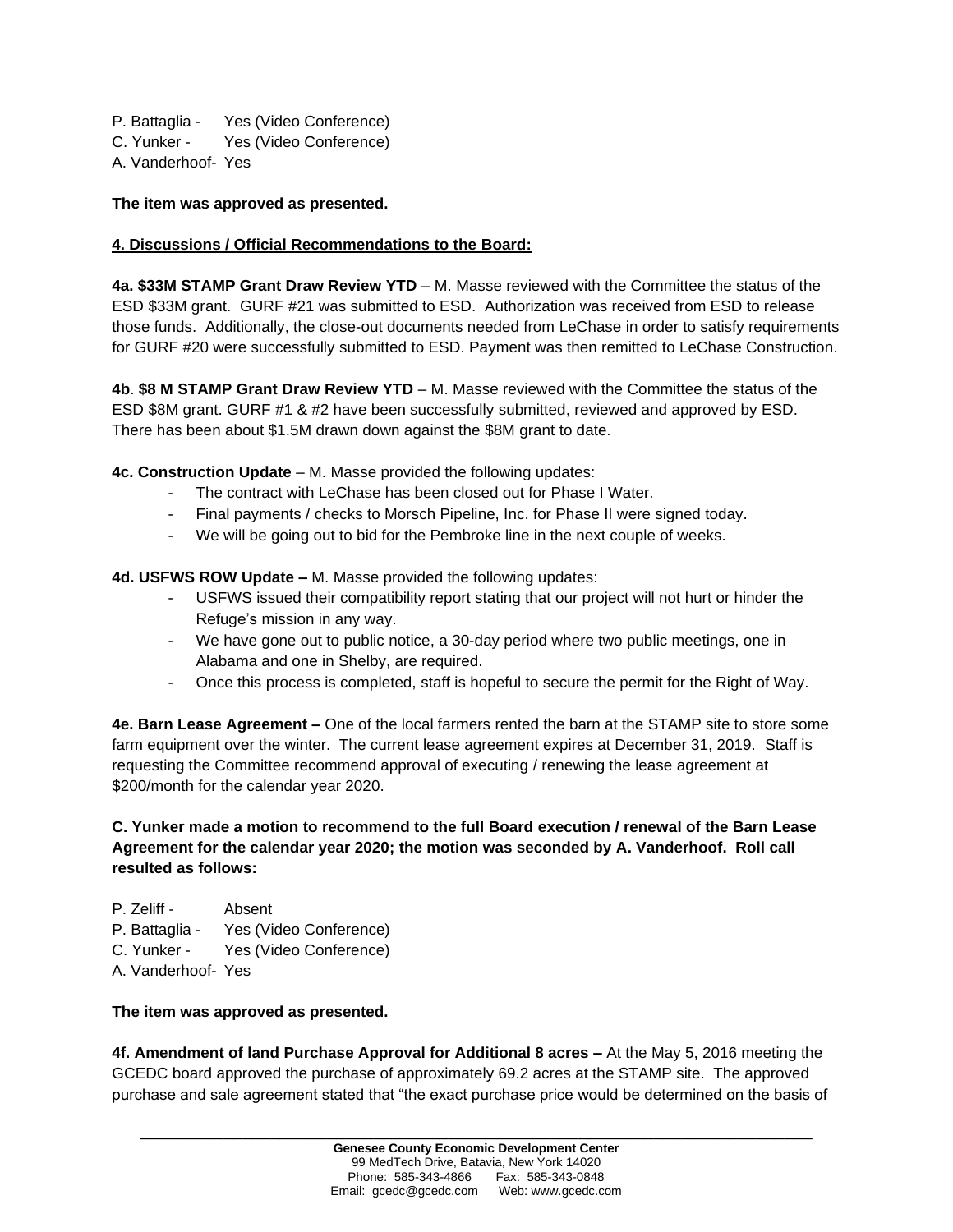the property acreage as set forth on the survey to be obtained in accordance with the terms hereof". Upon completion of the survey, the approximate acreage is 76.36. The purchase price per acre has remained the same, only the amount of the acreage has increased.

Fund Commitment: Increase based on the increase in acreage and is covered under the \$33M.

**C. Yunker made a motion to recommend to the full Board the approval to amend the previously approved land purchase by an additional 8 acres at STAMP; the motion was seconded by A. Vanderhoof. Roll call resulted as follows:**

P. Zeliff - Absent P. Battaglia - Yes (Video Conference) C. Yunker - Yes (Video Conference) A. Vanderhoof- Yes

# **The item was approved as presented.**

**4g. Archeo 1B on New Property Acquisition -** The GCEDC needs to complete the Phase IB archeological work on acreage it is acquiring to determine if any additional archeological work would be required. The Phase IA work has already been completed on this parcel. The amount could be less than \$5,000 which does not require additional quotes or Board approval, however, staff believes that the Board should review and approve this as it is part of the \$33 million NYS grant.

The quote was broken down into two pieces, Area A and Area B as shown the map included in the packet. That quote was further broken down into two quotes depending upon whether or not the land was plowed first or if they did shovel testing.

Area A – Plowed field - \$3,295 Area A – Shovel testing - \$7,395 Area B – Plowed field - \$1,795 Area B – Shovel testing - \$3,595

Total Area A – Plowed field - \$5,090 Total Area B – Shovel Testing - \$10,990

Note: Area B is outside of the STAMP Technology District zoning and is in the buffer area that is currently zoned Agricultural / Residential. The Committee could choose to not complete the IB on Parcel B and it would not impede or prevent any development of the hi-tech industry at the STAMP site.

Fund Commitment: Not to exceed \$7,395 to Deuel Archeology to complete a Phase IB Cultural Resource Investigation on area A in the acreage to be purchased at the STAMP site to be covered under the \$33M.

**C. Yunker made a motion to recommend to the full Board the approval of Phase IB Cultural Resources Investigation contract for STAMP; the motion was seconded by A. Vanderhoof. Roll call resulted as follows:**

P. Zeliff - Absent P. Battaglia - Yes (Video Conference)